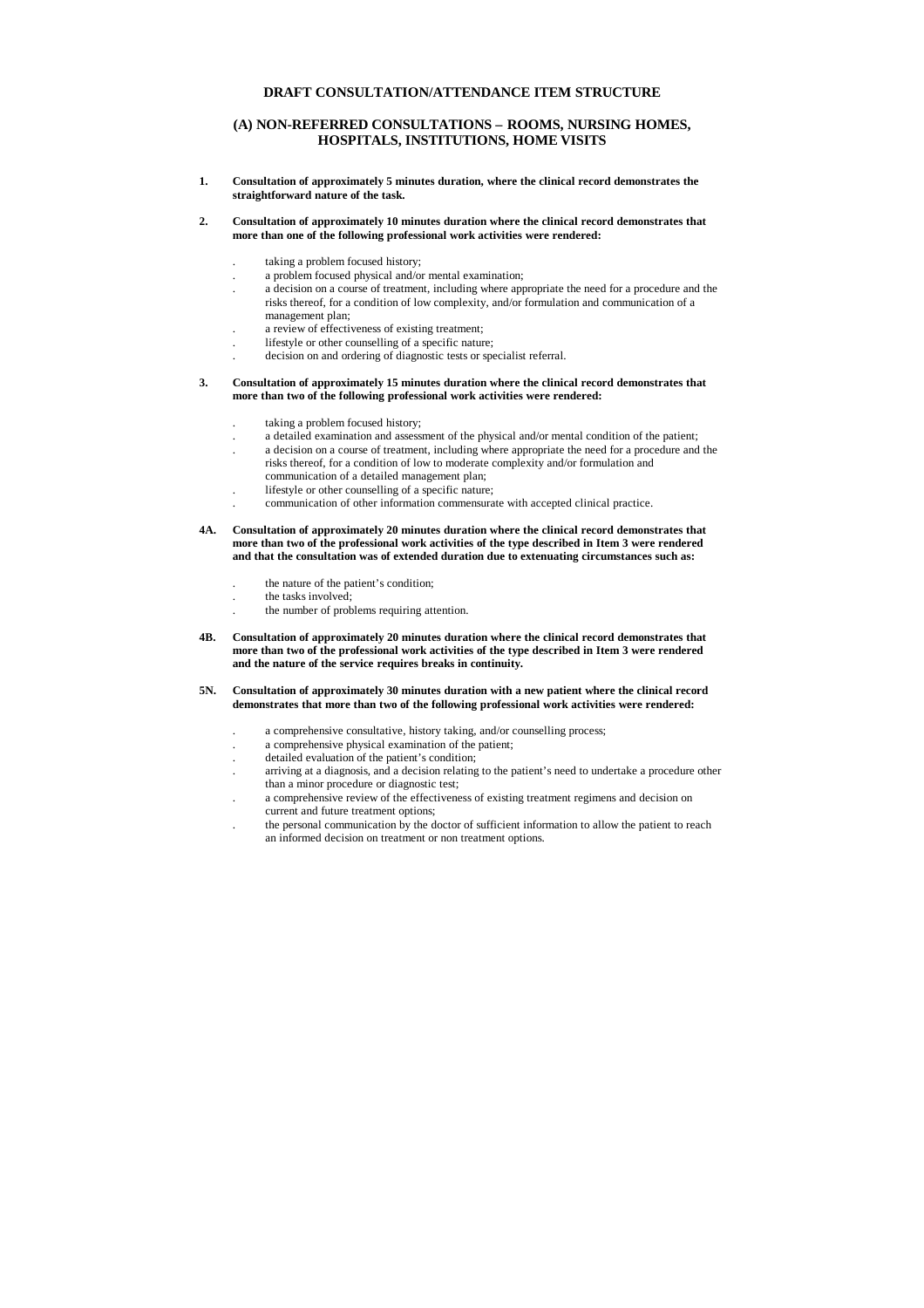- **5E. Consultation of approximately 30 minutes duration with an existing patient where the clinical record demonstrates that more than two of the following professional work activities were rendered;**
	- . a comprehensive consultative, history taking, and/or counselling process;
	- . a comprehensive physical examination of the patient;
	- . detailed evaluation of the patient's condition;
	- . arriving at a diagnosis, and a decision relating to the patient's need to undertake a procedure other than a minor procedure or diagnostic test;
	- . a comprehensive review of the effectiveness of existing treatment regimens and decision on current and future treatment options;
	- . the personal communication by the doctor of sufficient information to allow the patient to reach an informed decision on treatment or non treatment options.
- **6N. Consultation of approximately 45 minutes duration with a new patient where the clinical record demonstrates that the consultation is characterised by the application of a full range of professional consulting and other skills to the diagnosis, management and/or treatment of one or more complex conditions or problems.**
- **6E. Consultation of approximately 45 minutes duration with an existing patient where the clinical record demonstrates that the consultation is characterised by the application of a full range of professional consulting and other skills to the diagnosis, management and/or treatment of one or more complex conditions or problems.**
- **7N. Consultation of approximately 60 minutes duration with a new patient where the clinical record demonstrates that the consultation involves professional activities of clear and unambiguous complexity and/or work content commensurate with a service of such duration.**
- **7E. Consultation of approximately 60 minutes duration with an existing patient where the clinical record demonstrates that the consultation involves professional activities of clear and unambiguous complexity and/or work content commensurate with a service of such duration.**
- **8N. Consultation exceeding 75 minutes duration with a new patient where the clinical record demonstrates that the consultation involves professional activities of clear and unambiguous complexity and/or work content commensurate with a service of such duration.**
- **8E. Consultation exceeding 75 minutes duration with an existing patient where the clinical record demonstrates that the consultation involves professional activities of clear and unambiguous complexity and/or work content commensurate with a service of such duration.**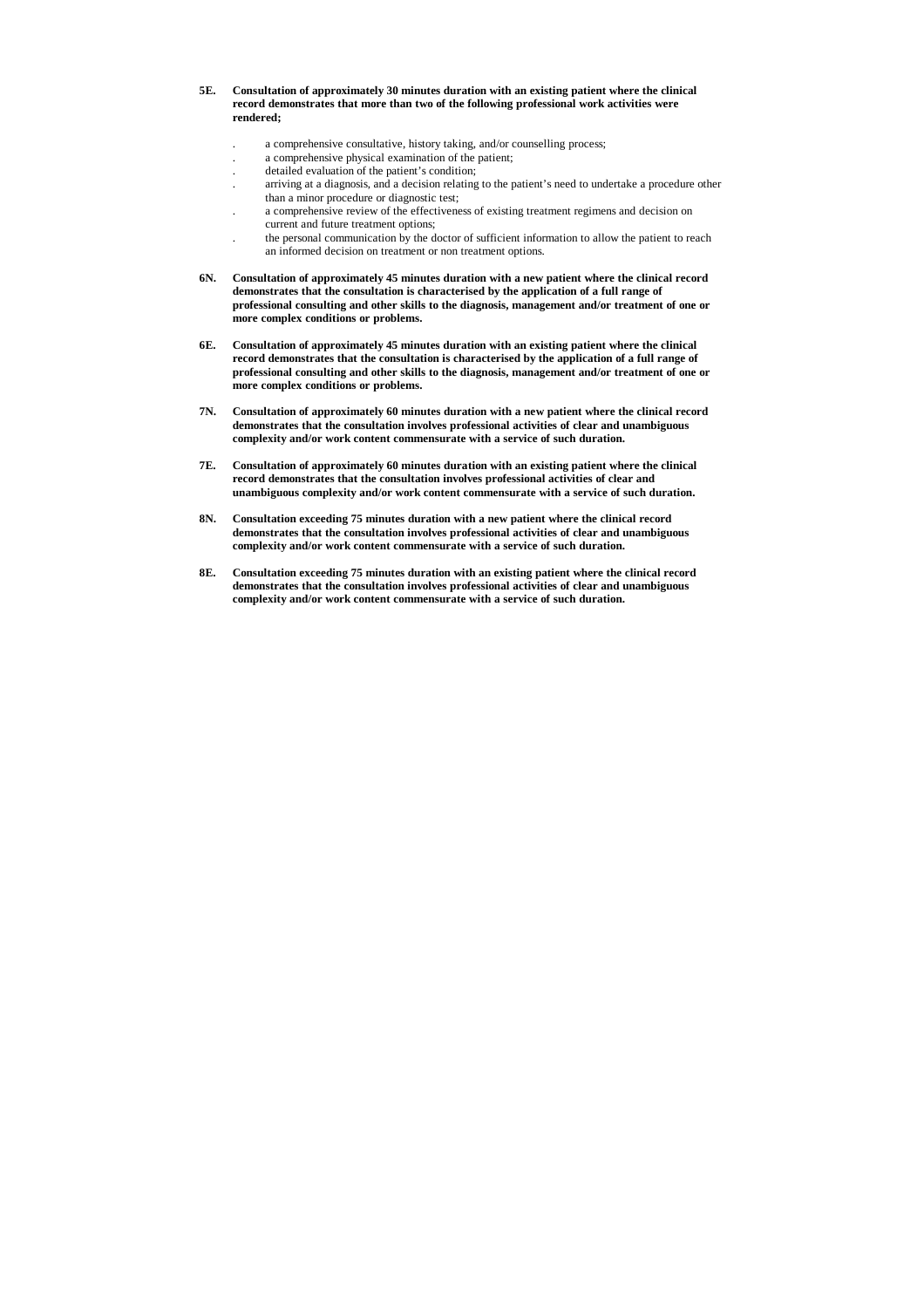## **(B) REFERRED CONSULTATIONS – ROOMS, NURSING HOMES, HOSPITALS, INSTITUTIONS, HOME VISITS**

.<br>1. **1. Consultation of approximately 5 minutes duration where the clinical record demonstrates the straightforward nature of the task.**

## **2. Consultation of approximately 10 minutes duration where the clinical record demonstrates that more than one of the following professional work activities were rendered:**

- . taking a problem focused history;
- . a problem focused physical and/or mental examination;
- . a decision on a course of treatment, including where appropriate the need for a procedure and the risks thereof, for a condition of low complexity, and/or formulation and communication of a management plan;
- . a review of effectiveness of existing treatment;
- . lifestyle or other counselling of a specific nature;
- . decision on and ordering of diagnostic tests or specialist referral.

#### **3. Consultation of approximately 15 minutes duration where the clinical record demonstrates that more than two of the following professional work activities were rendered:**

- taking a problem focused history;
- . a detailed examination and assessment of the physical and/or mental condition of the patient;
- . decision on a course of treatment, including where appropriate the need for a procedure and the risks thereof, for a condition of low to moderate complexity and/or formulation and communication of a detailed management plan;
- . lifestyle or other counselling of a specific nature;
- . communication of other information commensurate with accepted clinical practice.
- **4A. Consultation of approximately 20 minutes duration where the clinical record demonstrates that more than two of the professional work activities of the type described in Item 3 were rendered and that the consultation was of extended duration due to extenuating circumstances such as:**
	- . the nature of the patient's condition;
	- the tasks involved:
	- the number of problems requiring attention.
- **4B. Consultation of approximately 20 minutes duration where the clinical record demonstrates that more than two of the professional work activities of the type described in Item 3 were rendered and the nature of the service requires breaks in continuity.**
- **5N. Consultation of approximately 30 minutes duration with a new patient where the clinical record demonstrates that more than two of the following professional work activities were rendered:**
	- . a comprehensive consultative, history taking, and/or counselling process;
	- . a comprehensive physical examination of the patient;
	- . detailed evaluation of the patient's condition;
	- . arriving at a diagnosis, and a decision relating to the patient's need to undertake a procedure other than a minor procedure or diagnostic test;
	- . a comprehensive review of the effectiveness of existing treatment regimens and decision on current and future treatment options;
	- the personal communication by the doctor of sufficient information to allow the patient to reach an informed decision on treatment or non treatment options.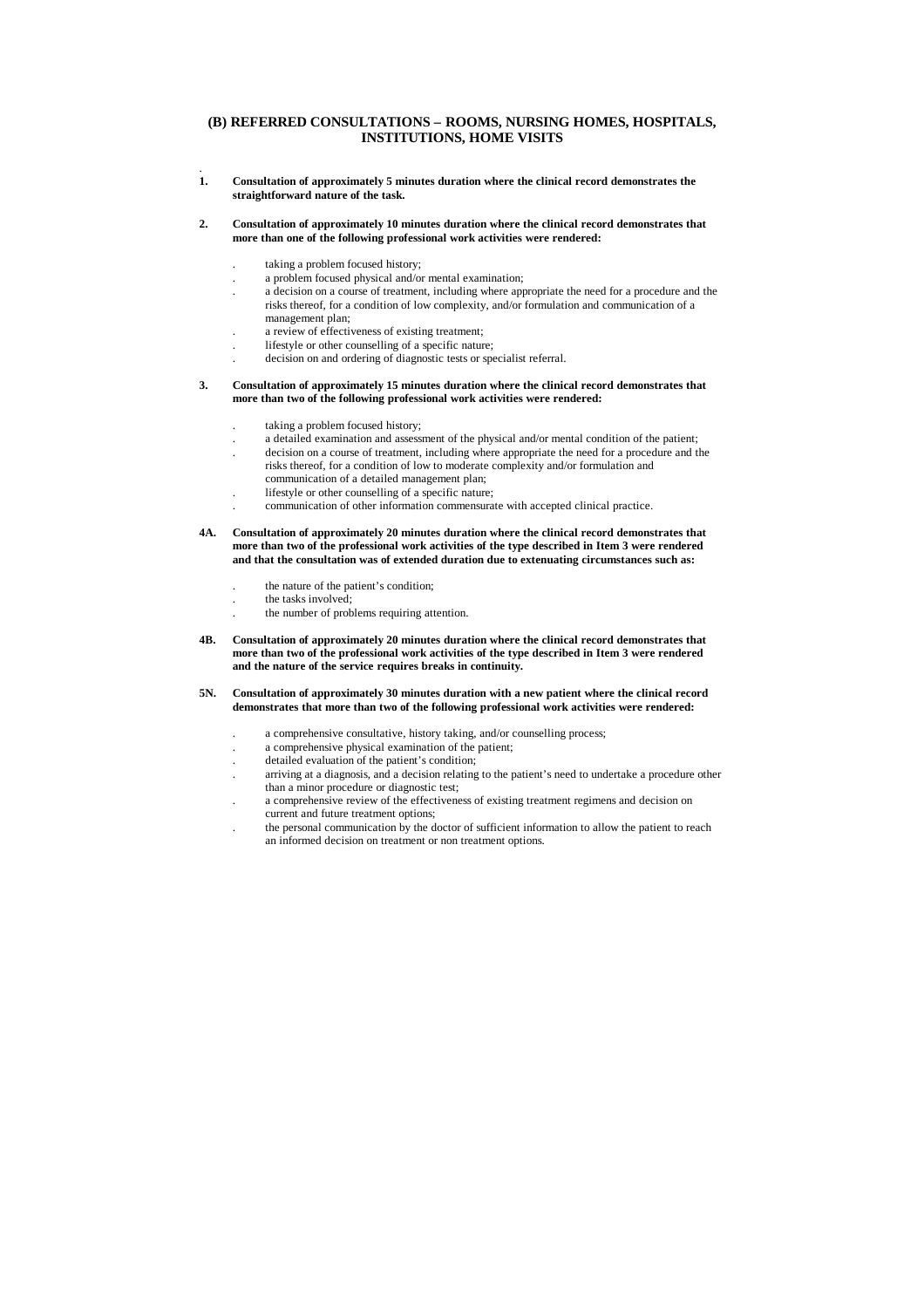- **5E. Consultation of approximately 30 minutes duration with an existing patient where the clinical record demonstrates that more than two of the following professional work activities were rendered;**
	- . a comprehensive consultative, history taking, and/or counselling process;
	- . a comprehensive physical examination of the patient;
	- . detailed evaluation of the patient's condition;

.

- . arriving at a diagnosis, and a decision relating to the patient's need to undertake a procedure other than a minor procedure or diagnostic test;
- . a comprehensive review of the effectiveness of existing treatment regimens and decision on current and future treatment options;
- . the personal communication by the doctor of sufficient information to allow the patient to reach an informed decision on treatment or non treatment options.
- **6N. Consultation of approximately 45 minutes duration with a new patient where the clinical record demonstrates that the consultation is characterised by the application of a full range of professional consulting and other skills to the diagnosis, management and/or treatment of one or more complex conditions or problems.**
- **6E. Consultation of approximately 45 minutes duration with an existing patient where the clinical record demonstrates that the consultation is characterised by the application of a full range of professional consulting and other skills to the diagnosis, management and/or treatment of one or more complex conditions or problems.**
- **7N. Consultation of approximately 60 minutes duration with a new patient where the clinical record demonstrates that the consultation involves professional activities of clear and unambiguous complexity and/or work content commensurate with a service of such duration.**
- **7E. Consultation of approximately 60 minutes duration with an existing patient where the clinical record demonstrates that the consultation involves professional activities of clear and unambiguous complexity and/or work content commensurate with a service of such duration.**
- **8N. Consultation exceeding 75 minutes duration with a new patient where the clinical record demonstrates that the consultation involves professional activities of clear and unambiguous complexity and/or work content commensurate with a service of such duration.**
- **8E. Consultation exceeding 75 minutes duration with an existing patient where the clinical record demonstrates that the consultation involves professional activities of clear and unambiguous complexity and/or work content commensurate with a service of such duration.**